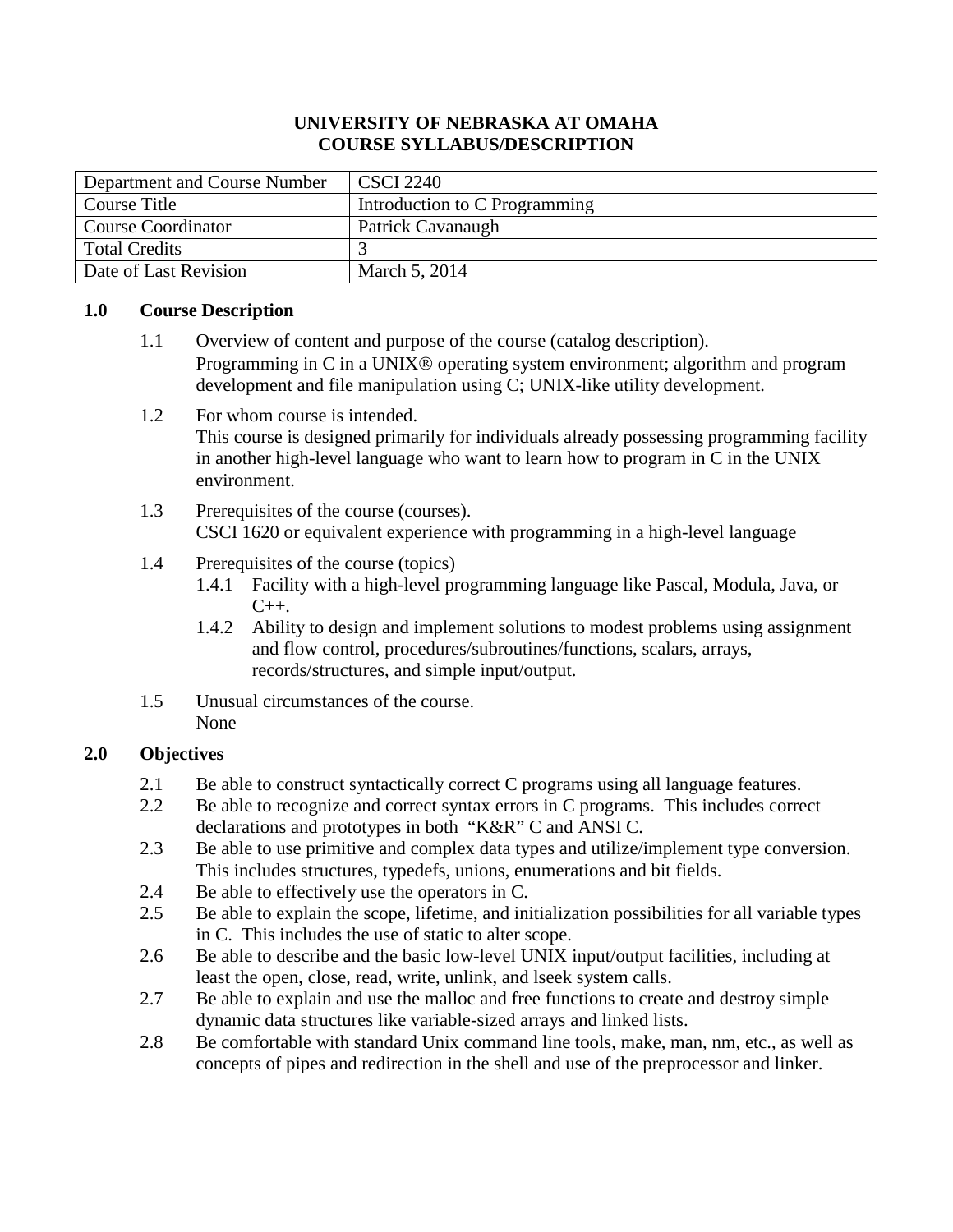| 3.0 |     | <b>Content and Organization</b> |                                                           |               |
|-----|-----|---------------------------------|-----------------------------------------------------------|---------------|
|     |     |                                 |                                                           | Contact hours |
|     | 3.1 | Introduction                    |                                                           | 1.0           |
|     |     | 3.1.1                           | History and characteristics of C                          |               |
|     |     | 3.1.2                           | Creating, compiling, and running C programs on UNIX       |               |
|     |     | 3.1.3                           | Steps in C compilation                                    |               |
|     |     |                                 | 3.1.3.1 The preprocessor                                  |               |
|     |     |                                 | 3.1.3.2 The compiler                                      |               |
|     |     |                                 | 3.1.3.3 The assembler (optional)                          |               |
|     |     |                                 | 3.1.3.4 The linker (linkage editor)                       |               |
|     |     |                                 | 3.1.3.5 Typical compiler options                          |               |
|     |     |                                 | 3.1.3.6 Locating information on-line                      |               |
|     | 3.2 |                                 | Basics of the C language                                  | 3.0           |
|     |     | 3.2.1                           | Fundamental data types                                    |               |
|     |     |                                 | 3.2.2 Variables and declarations                          |               |
|     |     |                                 | 3.2.3 Numeric constants                                   |               |
|     |     |                                 | 3.2.4 Character and string constants                      |               |
|     |     |                                 | 3.2.5 Characters as integers                              |               |
|     |     |                                 | 3.2.6 Variable initialization                             |               |
|     |     |                                 | 3.2.7 Arithmetic operators                                |               |
|     |     |                                 | 3.2.8 Comparison operators                                |               |
|     |     |                                 | 3.2.9 Logical operators                                   |               |
|     |     |                                 | 3.2.10 Bit-level operators                                |               |
|     |     |                                 | 3.2.11 Order of precedence                                |               |
|     |     |                                 | 3.2.12 Simple numeric input/output using scanf and printf |               |
|     | 3.3 |                                 | Conditional execution                                     | 1.5           |
|     |     | 3.3.1                           | The if statement                                          |               |
|     |     |                                 | 3.3.2 The ? operator                                      |               |
|     |     | 3.3.3                           | The switch statement                                      |               |
|     | 3.4 |                                 | Looping and iteration                                     | 2.0           |
|     |     | 3.4.1                           | The for statement                                         |               |
|     |     |                                 | 3.4.2 The while statement                                 |               |
|     |     | 3.4.3                           | The do-while statement                                    |               |
|     |     | 3.4.4                           | The break and continue statements                         |               |
|     | 3.5 |                                 | Arrays and strings                                        | 2.5           |
|     |     | 3.5.1                           | Arrays with one dimension                                 |               |
|     |     | 3.5.2                           | Arrays with more than one dimension                       |               |
|     |     | 3.5.3                           | <b>Strings</b>                                            |               |
|     |     | 3.5.4                           | Simple character input/output using getchar and putchar   |               |
|     |     | 3.5.5                           | Array and string initialization                           |               |
|     | 3.6 | Functions                       |                                                           | 4.0           |
|     |     | 3.6.1                           | Function definitions and prototypes                       |               |
|     |     | 3.6.2                           | Parameters and arguments                                  |               |
|     |     | 3.6.3                           | Simulating call by reference for scalar parameters        |               |
|     |     | 3.6.4                           | Function return types, and void                           |               |

3.6.5 The return statement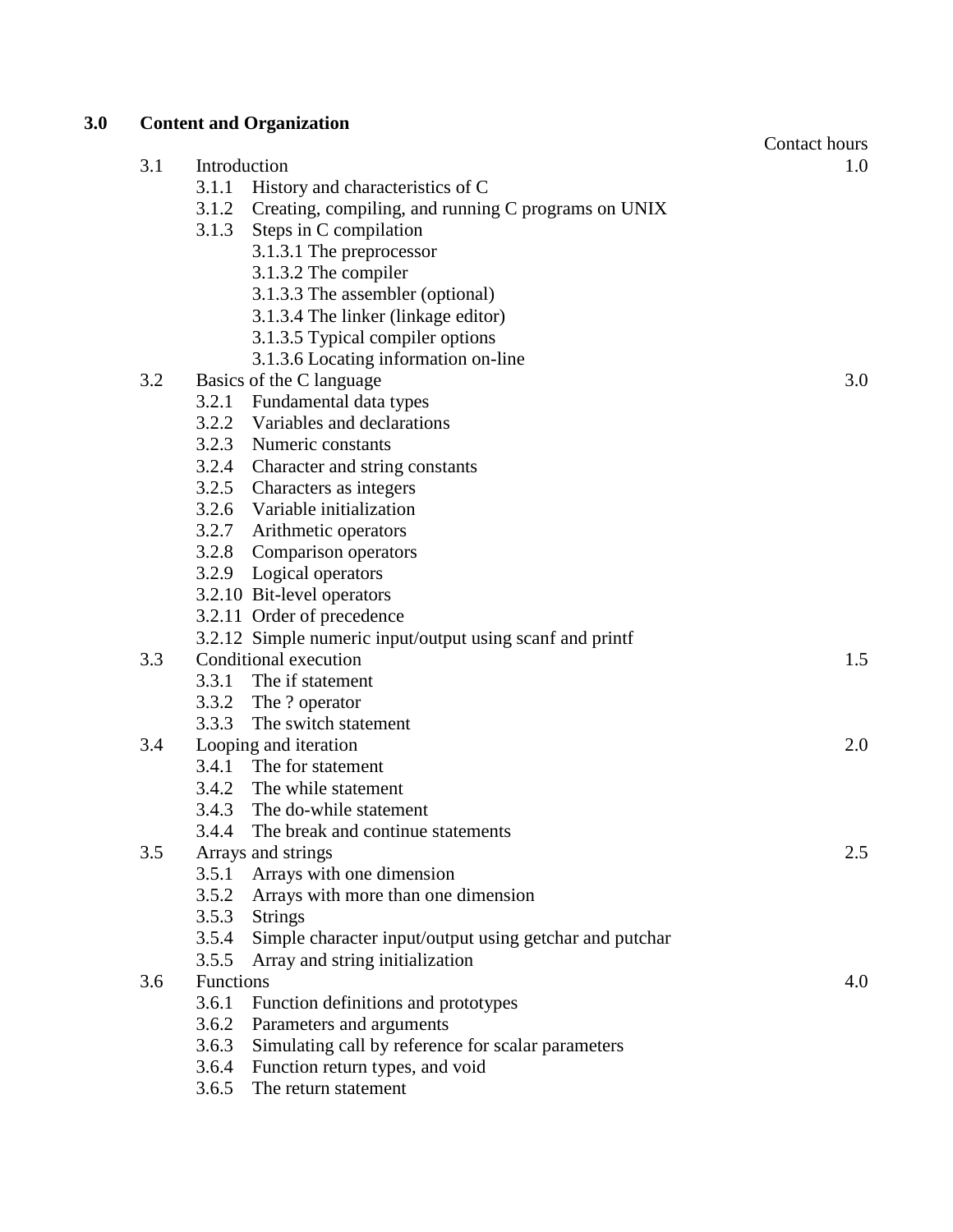| 3.7  | Storage classes and scope                                      | 1.5 |
|------|----------------------------------------------------------------|-----|
|      | 3.7.1 The auto storage class                                   |     |
|      | 3.7.2 The static storage class                                 |     |
|      | 3.7.3<br>The register storage class                            |     |
|      | 3.7.4 Local and global scope for variables and functions       |     |
|      | 3.7.5 External references                                      |     |
|      | 3.7.6 Recursion and storage allocation; the run-time stack     |     |
|      | 3.7.7<br>Typical errors                                        |     |
| 3.8  | Additional data types                                          | 4.0 |
|      | 3.8.1<br><b>Structures</b>                                     |     |
|      | 3.8.1.1 Declarations                                           |     |
|      | 3.8.1.2 Variable declaration                                   |     |
|      | 3.8.2 Structure initialization                                 |     |
|      | 3.8.3<br>Field alignment variations and portability            |     |
|      | 3.8.4<br>Unions                                                |     |
|      | 3.8.5 Enumerated types                                         |     |
|      | 3.8.6 Bit fields                                               |     |
|      | 3.8.7<br>Implementation of bit fields and portability          |     |
|      | 3.8.8<br>Arrays of structures                                  |     |
|      | 3.8.9<br>The typedef statement                                 |     |
| 3.9  | Pointers                                                       | 5.0 |
|      | 3.9.1<br>The address of a data item                            |     |
|      | 3.9.2 Dereferencing a data item                                |     |
|      | 3.9.3<br>Call by reference, revisited                          |     |
|      | 3.9.4<br>Array names, array referencing and pointers           |     |
|      | The name of a function and its address<br>3.9.5                |     |
|      | 3.9.6<br>The NULL pointer value                                |     |
|      | 3.9.7<br>Initialization of pointer variables                   |     |
|      | 3.9.8 Pointer comparison                                       |     |
|      | 3.9.9<br>Pointers to pointers                                  |     |
| 3.10 | Command line processing                                        | 3.0 |
|      | 3.10.1 Command line parameters: argc and argc                  |     |
|      | 3.10.2 UNIX expectations                                       |     |
|      | 3.10.3 Shell processing of command lines                       |     |
|      | 3.10.4 I/O redirection                                         |     |
|      | 3.10.5 Pipes and pipelines                                     |     |
| 3.11 | The C preprocessor                                             | 2.0 |
|      | 3.11.1 The include statement                                   |     |
|      | 3.11.2 Header files                                            |     |
|      | 3.11.3 Simple use of the define statement                      |     |
|      | 3.11.4 Conditional compilation<br>3.11.4.1<br>The if statement |     |
|      | The endif statement                                            |     |
|      | 3.11.4.2<br>3.11.4.3<br>The else statement                     |     |
|      | 3.11.4.4<br>The elseif statement                               |     |
|      | 3.11.5 Macros (advanced use of define)                         |     |
|      |                                                                |     |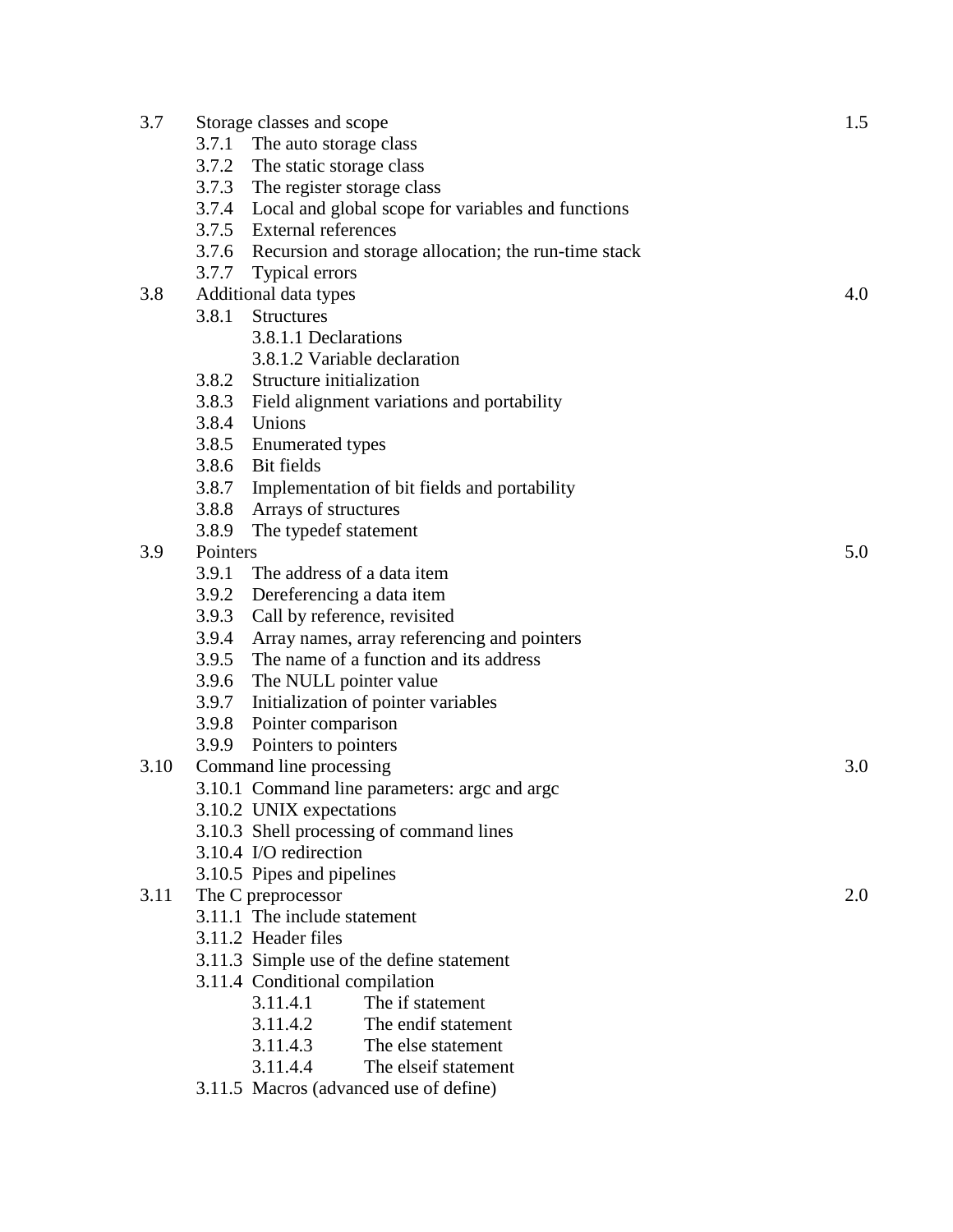| 3.12 | Explicit dynamic storage allocation                  |     |  |
|------|------------------------------------------------------|-----|--|
|      | 3.12.1 The malloc and free functions                 |     |  |
|      | 3.12.2 The size of operator                          |     |  |
|      | 3.12.3 The lifetime of dynamically allocated storage |     |  |
|      | 3.12.4 Dynamic allocation of arrays                  |     |  |
|      | 3.12.5 Linked lists                                  |     |  |
|      | 3.12.6 Pitfalls                                      |     |  |
|      | 3.12.6.1<br>The dangling pointer problem             |     |  |
|      | 3.12.6.2<br>Memory leaks                             |     |  |
| 3.13 | Standard C library input/output functions            | 5.0 |  |
|      | 3.13.1 Standard input, output and error              |     |  |
|      | 3.13.2 End of file representation                    |     |  |
|      | 3.13.3 End of line representation                    |     |  |
|      | 3.13.4 Standard UNIX text files                      |     |  |
|      | 3.13.5 Streams (FILE $*$ )                           |     |  |

- 3.13.5.1 fopen
- 3.13.5.2 fclose
- 3.13.6 Basic output functions

3.11.6 The undef statement

- 3.13.6.1 putchar, fputc
- 3.13.6.2 printf, fprintf, sprintf
- 3.13.6.3 puts, fputs
- 3.13.7 Basic input functions
	- 3.13.7.1 getchar, fgetc
	- 3.13.7.2 scanf, fscanf, sscanf
	- 3.13.7.3 gets, fgets
- 3.13.8 Unformatted I/O functions
	- 3.13.8.1 fread
	- 3.13.8.2 fwrite
	- 3.13.8.3 Portability of binary I/O
- 3.13.9 Other I/O functions<br>3.13.9.1 feof
	- $3.13.9.1$ 
		- 3.13.9.2 fflush
		- 3.13.9.3 ferror
		- 3.13.9.4 fseek
		- 3.13.9.5 ftell
		- 3.13.9.6 rewind
		- 3.13.9.7 remove
- 3.14 UNIX system calls and library functions 3.0
	- 3.14.1 I/O functions
		- 3.14.1.1 File descriptors and streams<br>3.14.1.2 open, close
		- open, close
		- 3.14.1.3 read, write
		- 3.14.1.4 lseek
		- 3.14.1.5 unlink, rmdir
	- 3.14.2 Directory scanning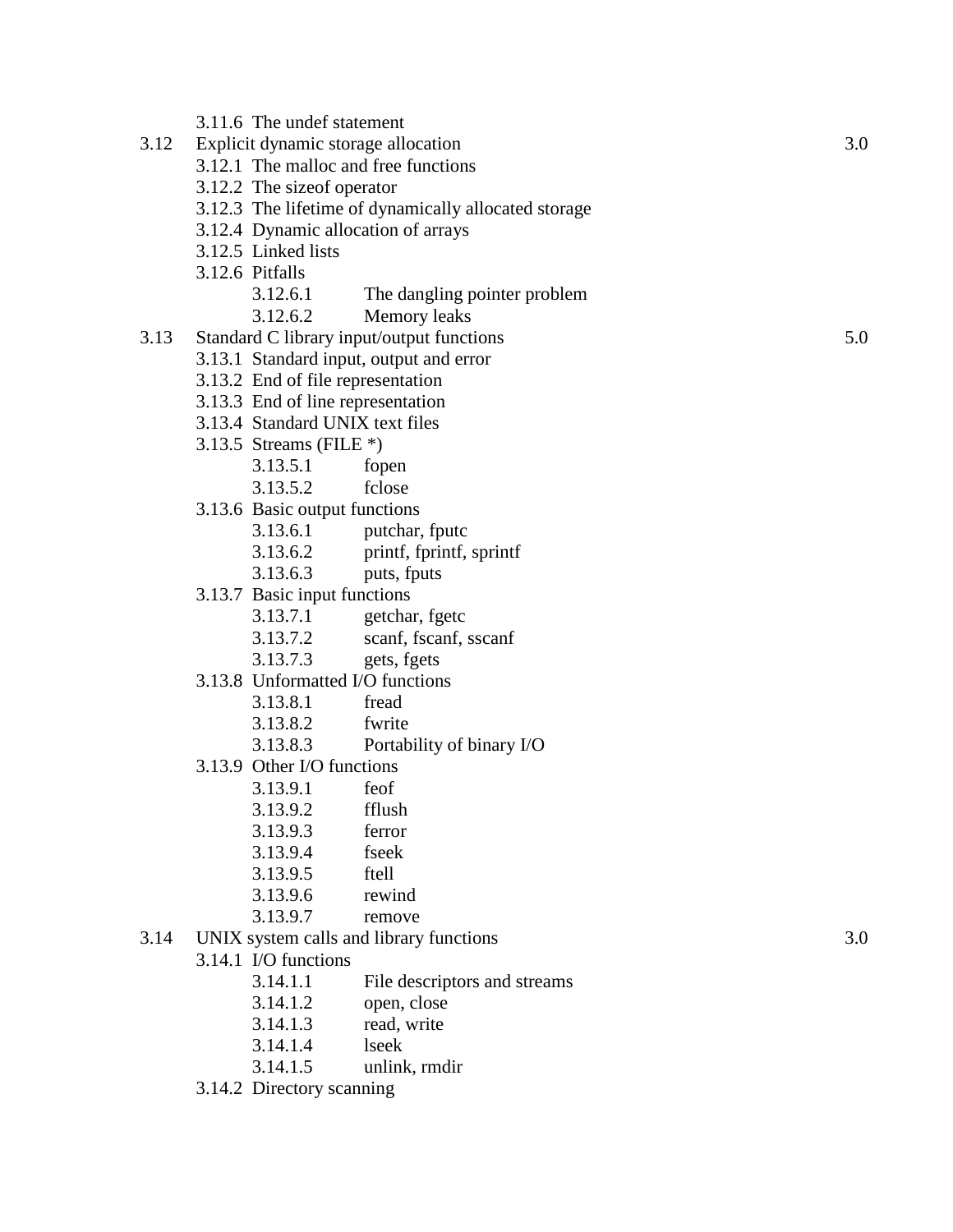| 3.14.2.1          | opendir  |                                                                                                                                                                                                                                                                                                                                                                                                                                                                                                                                                   |
|-------------------|----------|---------------------------------------------------------------------------------------------------------------------------------------------------------------------------------------------------------------------------------------------------------------------------------------------------------------------------------------------------------------------------------------------------------------------------------------------------------------------------------------------------------------------------------------------------|
|                   | closedir |                                                                                                                                                                                                                                                                                                                                                                                                                                                                                                                                                   |
|                   |          |                                                                                                                                                                                                                                                                                                                                                                                                                                                                                                                                                   |
|                   |          |                                                                                                                                                                                                                                                                                                                                                                                                                                                                                                                                                   |
| 3.14.3.1          | stat     |                                                                                                                                                                                                                                                                                                                                                                                                                                                                                                                                                   |
| 3.14.3.2          | fstat    |                                                                                                                                                                                                                                                                                                                                                                                                                                                                                                                                                   |
|                   |          | 2.0                                                                                                                                                                                                                                                                                                                                                                                                                                                                                                                                               |
|                   |          |                                                                                                                                                                                                                                                                                                                                                                                                                                                                                                                                                   |
|                   |          |                                                                                                                                                                                                                                                                                                                                                                                                                                                                                                                                                   |
|                   |          |                                                                                                                                                                                                                                                                                                                                                                                                                                                                                                                                                   |
|                   |          | 0.5                                                                                                                                                                                                                                                                                                                                                                                                                                                                                                                                               |
|                   |          | 1.0                                                                                                                                                                                                                                                                                                                                                                                                                                                                                                                                               |
| 3.17.1 sqrt       |          |                                                                                                                                                                                                                                                                                                                                                                                                                                                                                                                                                   |
| 3.17.2 exp, pow   |          |                                                                                                                                                                                                                                                                                                                                                                                                                                                                                                                                                   |
| 3.17.3 fabs, abs  |          |                                                                                                                                                                                                                                                                                                                                                                                                                                                                                                                                                   |
|                   |          |                                                                                                                                                                                                                                                                                                                                                                                                                                                                                                                                                   |
| 3.17.5 log, log10 |          |                                                                                                                                                                                                                                                                                                                                                                                                                                                                                                                                                   |
|                   |          | 1.0                                                                                                                                                                                                                                                                                                                                                                                                                                                                                                                                               |
|                   |          |                                                                                                                                                                                                                                                                                                                                                                                                                                                                                                                                                   |
| 3.18.2 exit       |          |                                                                                                                                                                                                                                                                                                                                                                                                                                                                                                                                                   |
| $3.18.3$ qsort    |          |                                                                                                                                                                                                                                                                                                                                                                                                                                                                                                                                                   |
|                   |          |                                                                                                                                                                                                                                                                                                                                                                                                                                                                                                                                                   |
|                   |          |                                                                                                                                                                                                                                                                                                                                                                                                                                                                                                                                                   |
|                   |          | 3.14.2.2<br>3.14.2.3 readdin<br>3.14.3 Obtaining information about files<br>String handling functions (string.h)<br>3.15.1 strcpy, strcat, strcmp, strlen<br>3.15.2 strchr, strstr, strtok, strspn, strpbrk, etc.<br>3.15.3 memset, memcmp, memcpy, memmove, memchr, etc.<br>Character classification functions (ctype.h)<br>Simple mathematical functions (math.h)<br>3.17.4 trigonometric functions<br>Other standard library functions<br>3.18.1 malloc (review)<br>3.18.4 rand/srand and random/srandom<br>3.18.5 atoi/atol/atof and pitfalls |

#### **4.0 Teaching Methodology**

#### 4.1 Methods to be used This course is presented primarily through lectures, with on-line demonstrations.

## 4.2 Student role in the course The student in this course will study the C programming language in depth, demonstrate understanding of the language by designing, writing and testing numerous programs, and take several quizzes and examinations.

4.3 Contact hours Three hours per week

# **5.0 Evaluation**

5.1 Type of student projects that will be the basis for evaluating student performance, specifying distinction between undergraduate and graduate, if applicable. For laboratory projects, specify the number of weeks spent on each project).

Students will write a significant number of C programs for the class, each of which is to be compiled and executed in a UNIX environment. All programs will use the C preprocessor, and an ANSI C-compiler (gcc is traditional); commands will be executed using a standard UNIX shell (e.g. sh, csh, ksh). Earlier programs should be completed in a week or less, while some programs later in the semester may require several weeks for completion. For some larger programs, the instructor may provide partially-complete solutions which are to be embellished or modified by the student. Each student will work independently.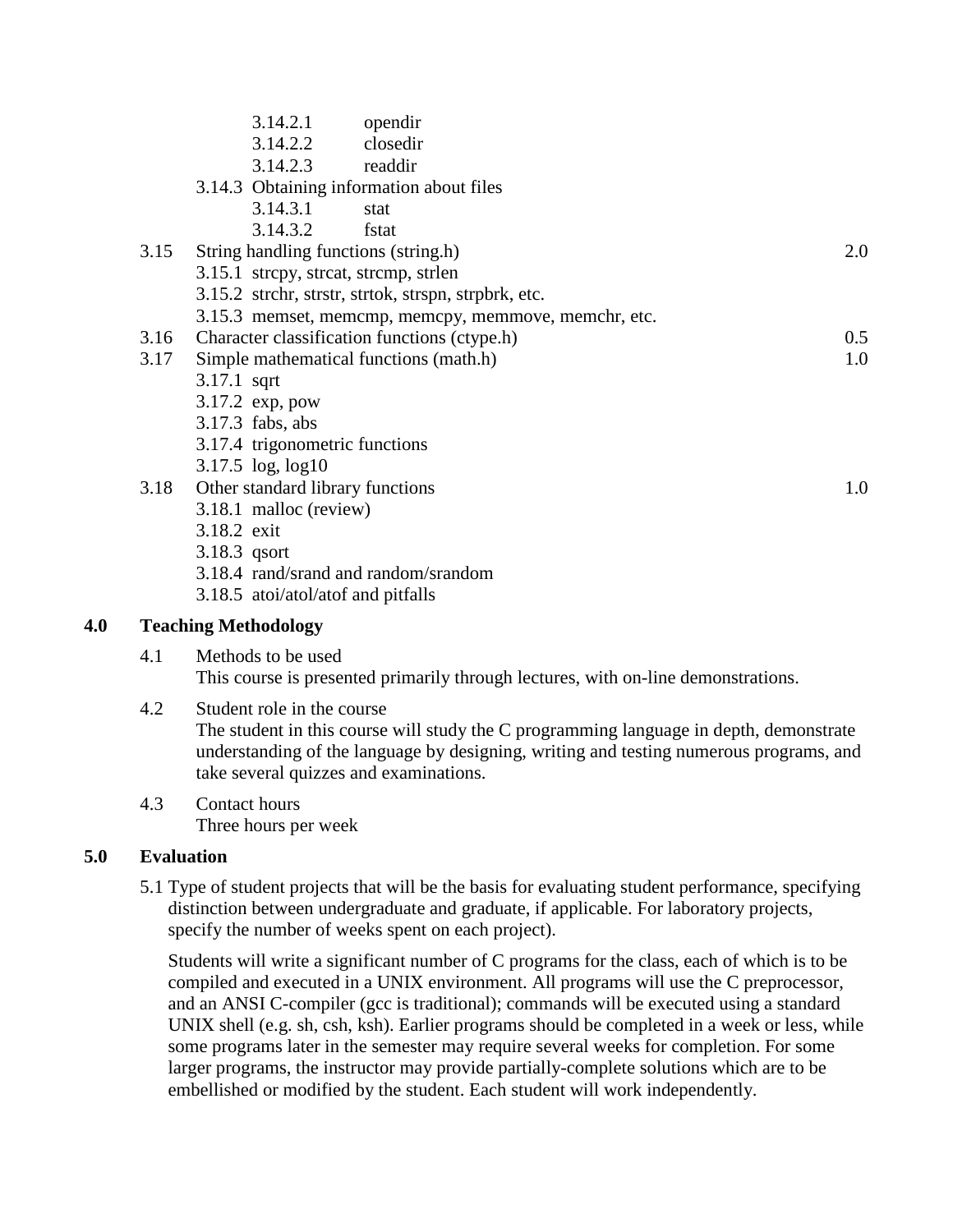5.2 Basis for determining the final grade

The major portion (typically 80 percent) of the student's grade will be determined by their success on the programming assignments. Programming assignments will be evaluated for correctness, readability, use of required features, and structure.

A few (three or four) short quizzes and a final examination will be given, and will be the basis for the remaining portion of the student's grade.

5.3 Grading scale and criteria

| Points       | Grade         |
|--------------|---------------|
| $97 - 100\%$ | $A+$          |
| $93 - 96\%$  | $\mathsf{A}$  |
| $90 - 92%$   | $A-$          |
| $87 - 89%$   | $B+$          |
| $83 - 86%$   | B             |
| $80 - 82%$   | $B-$          |
| $77 - 79%$   | $C+$          |
| $73 - 76%$   | $\mathcal{C}$ |
| $70 - 72%$   | $C-$          |
| $67 - 69%$   | $D+$          |
| $63 - 66\%$  | D             |
| $60 - 62%$   | I)            |
| $0 - 59\%$   | F             |

#### **6.0 Resource Material**

6.1 Textbooks and/or other required readings used in course

Kernighan and Ritchie, *The C Programming Language*, 2nd edition, Prentice Hall, 1988 (or a more recent text); although this is an "old" book, it is still one of the best available, especially for students who already know how to program in another high-level language (which is a prerequisite for the course).

6.2 Other suggested reading materials, if any

UNIX "man" and "info" pages for various commands, UNIX system calls, and library functions (in particular, gcc and standard C library functions); much of this material is covered in the Kernighan and Ritchie text, but students should become familiar with these resources for obtaining additional information.

6.3 Other sources of information

C is a widely-used programming language. There are numerous sites on the World Wide Web providing information on the language. A search for the literal phrase "C Programming" yielded over 300,000 hits.

6.4 Current bibliography of resource for student's information

Ammerall, *Programs and Data Structures in C*, John Wiley, 1987

Arnold and Peyton, *A C User's Guide to ANSI C*, Addison-Wesley, 1992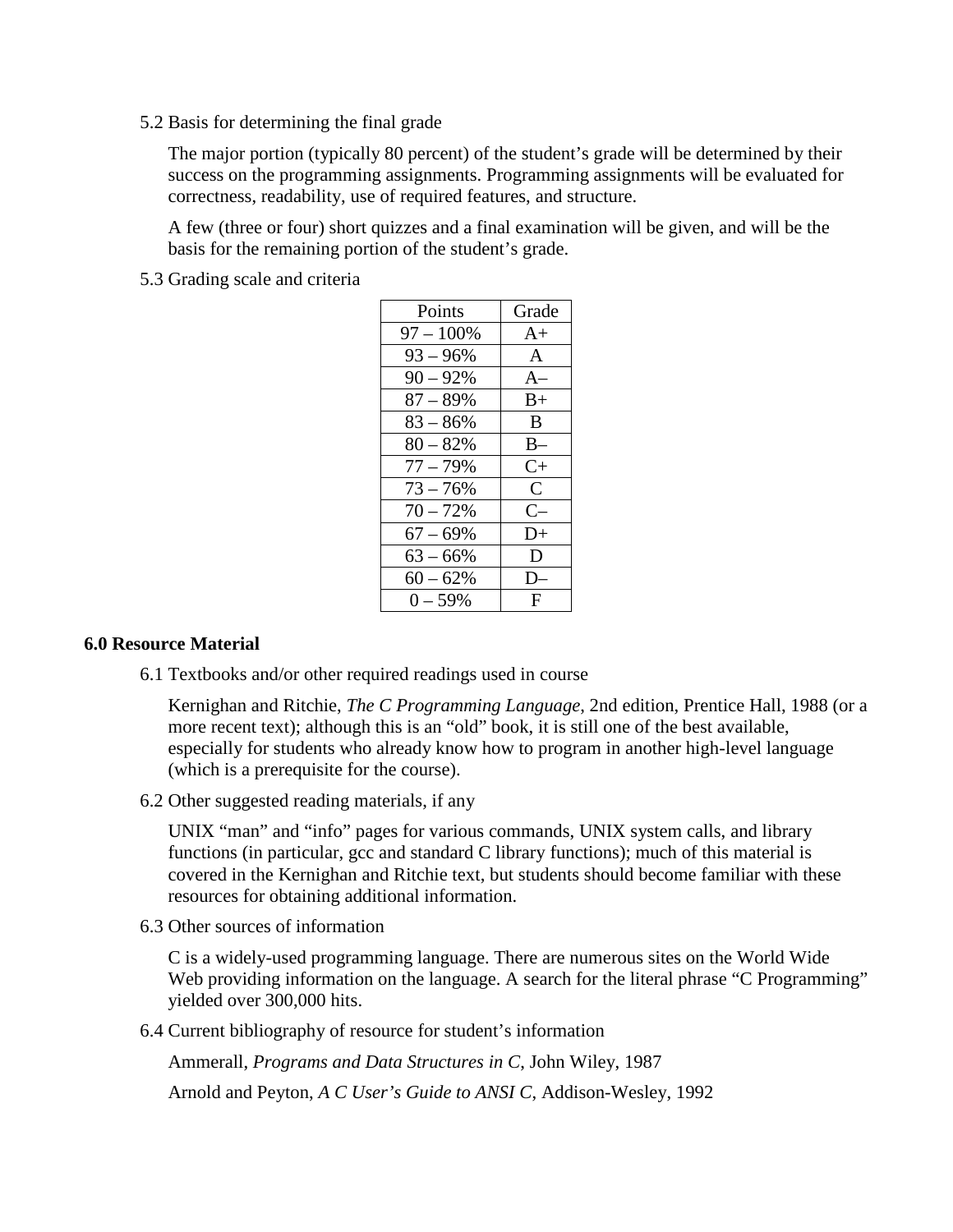Deitel and Deitel, *C How to Program*, 3rd edition, Prentice Hall, 2001

Feuer, *The C Puzzle Book*, Prentice Hall, 1985

Harbison and Steele, *C: A Reference Manual*, 5th edition, Prentice Hall, 2002

Kelly and Pohl, *A Book on C: Programming in C*, 4th edition, Addison-Wesley, 1997

Kernighan and Ritchie, *The C Programming Language*, 2nd edition, Prentice Hall, 1988

Linden and Linden, *Expert C Programming*, Prentice Hall, 1994

Loudon, *Mastering Algorithms with C*, O'Reilly, 1999

Plauger, *The Standard C Library*, Prentice Hall, 1991

Press et al, *Numerical Recipes in C: The Art of Scientific Programming*, 2nd edition, Cambridge University Press, 1993

Reek, *Pointers on C*, Addison-Wesley, 1997

Stevens, *Advanced Programming in the UNIX Environment*, Addison-Wesley, 1992

Summit and Lafferty, *C Programming FAQs: Frequently Asked Questions*, Addison-Wesley, 1995

Tondo et al, *The C Answer Book*, 2nd edition, Prentice Hall, 1988

Vine, *C Programming for the Absolute Beginner*, Premier Press, 2002

#### **7.0 Computer Science Accreditation Board (CSAB) Category Content (class time in hours)**

| <b>CSAB Category</b>                   | Core | Advanced |
|----------------------------------------|------|----------|
| Data structures                        |      |          |
| Computer organization and architecture |      |          |
| Algorithms and software design         |      |          |
| Concepts of programming languages      |      |          |

#### **8.0 Oral and Written Communications**

Every student is required to submit at least  $\_\_0$  written reports (not including exams, tests, quizzes, or commented programs) to typically \_\_\_\_\_ pages and to make \_\_\_0\_\_ oral presentations of typically \_\_\_\_\_ minutes duration. Include only material that is graded for grammar, spelling, style, and so forth, as well as for technical content, completeness, and accuracy.

#### **9.0 Social and Ethical Issues**

No coverage

## **10.0 Theoretical content**

Although the course does not cover any theoretical topics in depth, it does provide some theoretical of the following topics.

|                                                      | <b>Contact Hours</b> |
|------------------------------------------------------|----------------------|
| Data representation (in memory and on disk)          | 0.5                  |
| 10.2 Explicit and implicit dynamic memory management | 1.0                  |